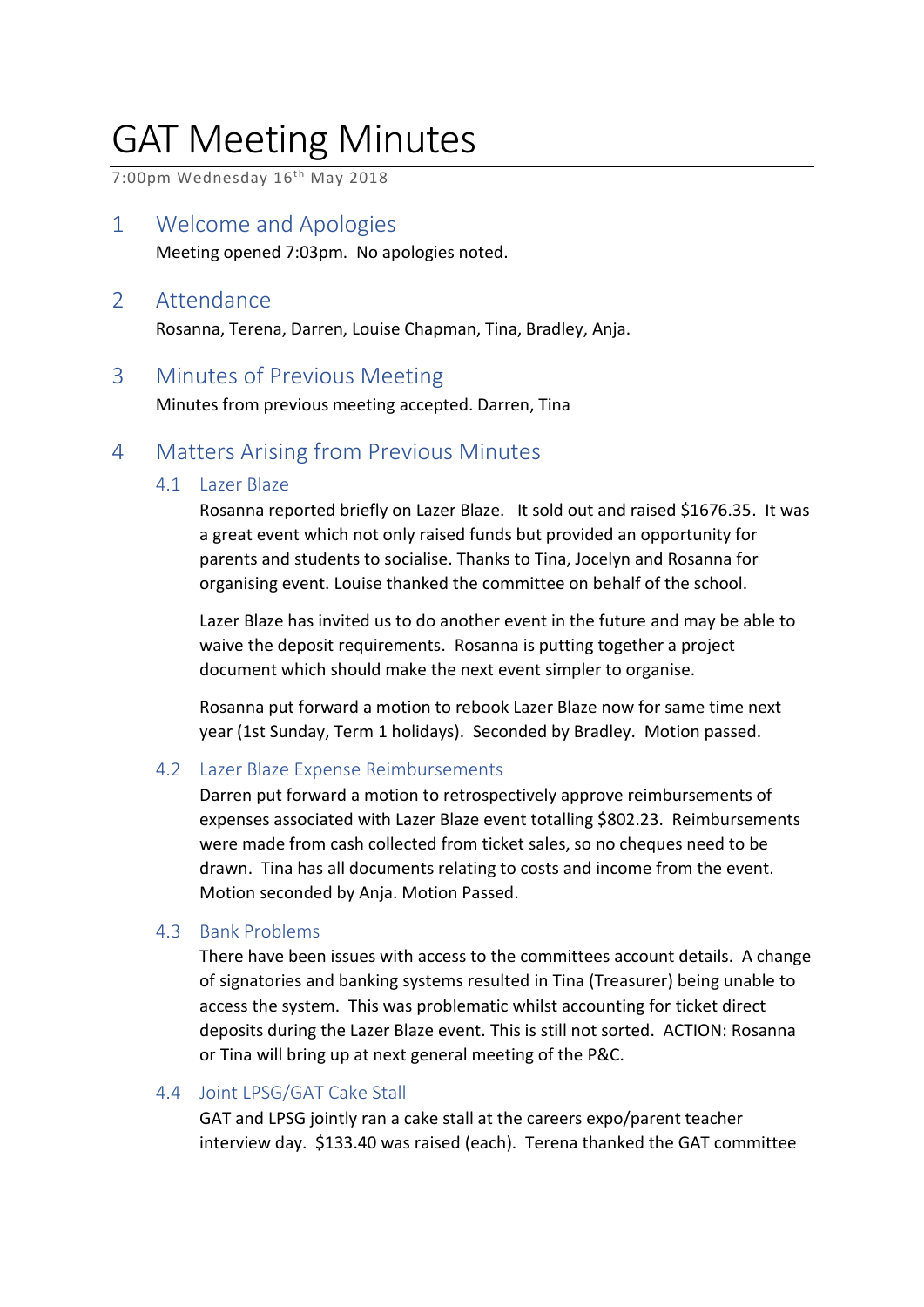on behalf of LPSG and informed the committee that LPSG sees this as a recurring joint event.

Anja reported issues with dropping food off on the day for the cake stall. Her daughter was turned away. There would seem to have been a miscommunication. This was noted, and efforts will be made to make the drop off point and recipients clearer in future.

## 4.5 Music Languages Soiree

Rosanna reported that the soiree went well. The colour dots used to help identify music/gat/language parents was a good idea, and should be used in future events, although a better method of distribution would be helpful – perhaps enlist students to assist.

Some feedback was given. Lighting was poor and should be looked at by the school for future events. Scheduling was also an issue as Chinese language students had a meeting at the same time which resulted in low numbers until they were able to join. ACTION: Louise take feedback back to department.

### 4.6 Language Expo

Language expo will need help in week 8. The Principal raised this at the joint LPSG/GAT Committee meeting in Term 1. School organisers to contact GAT Committee regarding help required.

Language Parent Information Night – LPSG would like us to participate. However, last year we were informed that one committee cannot ask another to participate in school-run events, only the school can ask us. We are very happy to be involved, we just need a school request.

ACTION: Louise will contact school organisers to ensure we are given details and invited to participate.

### 4.7 Scholarships

Awaiting feedback from Principal Lesley Street. Held over till next meeting.

### 4.8 GAT Photos

Lesley contacted Rosanna to let us know that she was able to organise whole of GAT class photos with the school photographer. A great outcome. The committee expressed its thanks to Lesley, Louise and Anne for organising this.

## 5 New Business

### 5.1 Quiz Night

Brad raised quiz night. Discussion: GAT parents v. students or general fund raiser, venue, price, quizmaster and further considerations. Date? ACTION: Rosanna to send letter of thanks for donation. ACTION: Louise to check school calendar. Brad to check community calendar.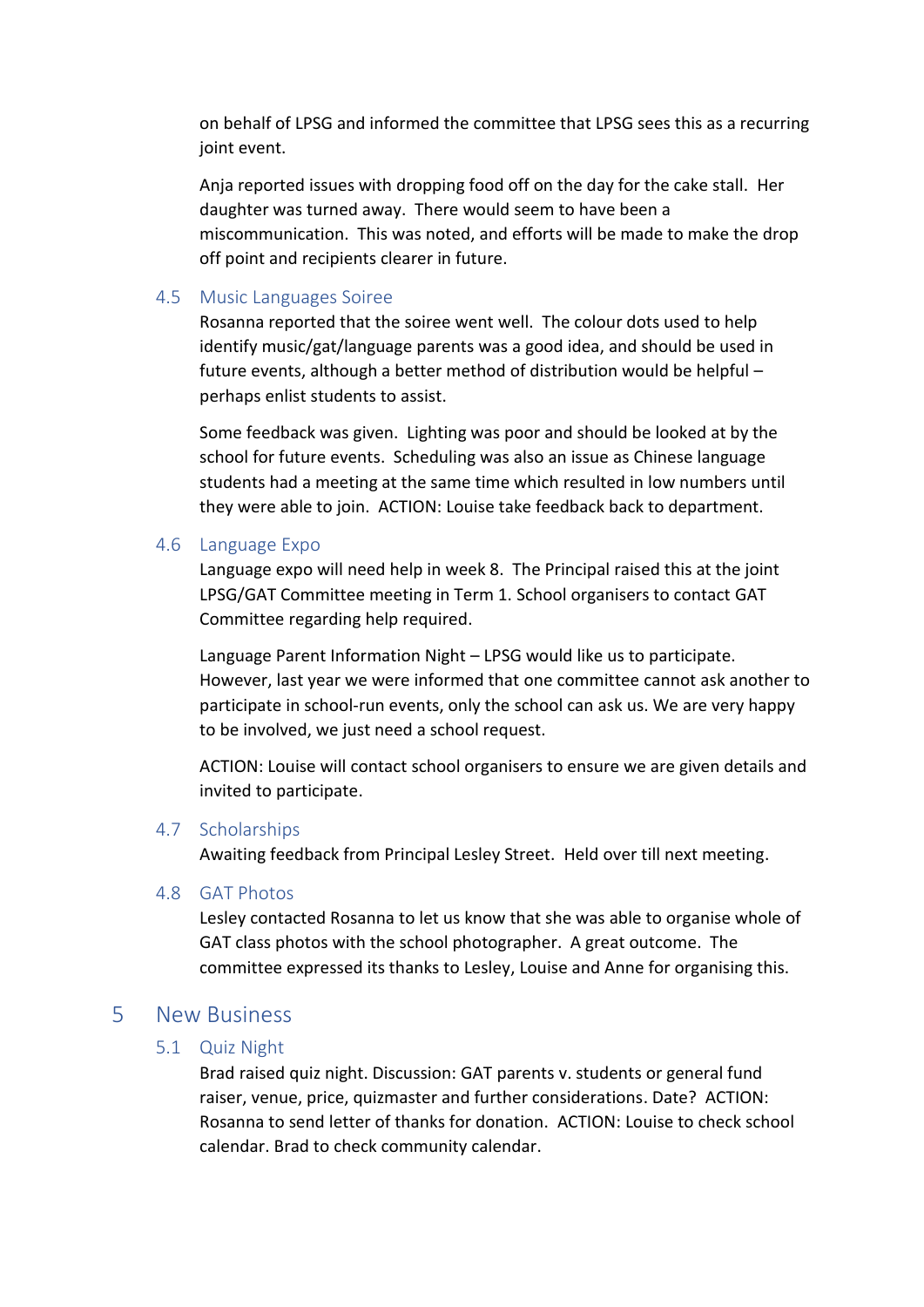### 5.2 Seed Funding

John Pryor has obtained P&C pre-approval to lend us \$1,000 as seed funding for any future event. Process outlined.

## 5.3 Voluntary Contributions

John Pryor has suggested that we request a voluntary contribution be added to the schools' charges for the GAT Committee. Louise suggested this would be very helpful for GAT extension needs in MESH subjects. It would need to be presented to P&C Committee, then Principal.

### 5.4 School Uniforms

Discussion on the design/quality of school jackets. Piping on the sleeves wears out prematurely on the shoulders. They do not last the year. This is caused by school bags and is exacerbated by students having no lockers, and thus having to carry school bags at all times. Length of school skirts and the lack of alternatives being offered. Skorts are an example of an alternative. ACTION: Rosanna to take to general P&C

## 5.5 Self Defence Class for Girls

Tina raised the possibility of self-defence classes for girls. An early idea which needs to be fleshed out. Other options. Community service? School fund raiser? ACTION: Tina to draft a proposal. Further action can be investigated based on this.

## 6 Reports

### 6.1 Treasurers report

Tina submitted a written treasurers report as attached to these minutes.

### 6.2 GAT Education Coordinator Report

Louise submitted a written teacher report as attached to these minutes.

### 6.3 Language Teachers Report

New teacher Lesley Lui is settling in well. China tour went well. Jaeik has 20 Japanese students coming which will be looking for host families

## 7 Next Meeting

Next meeting to be held 7:00pm Wednesday 13th June 2018

## 8 Meeting Closed

Meeting Closed at 8:37pm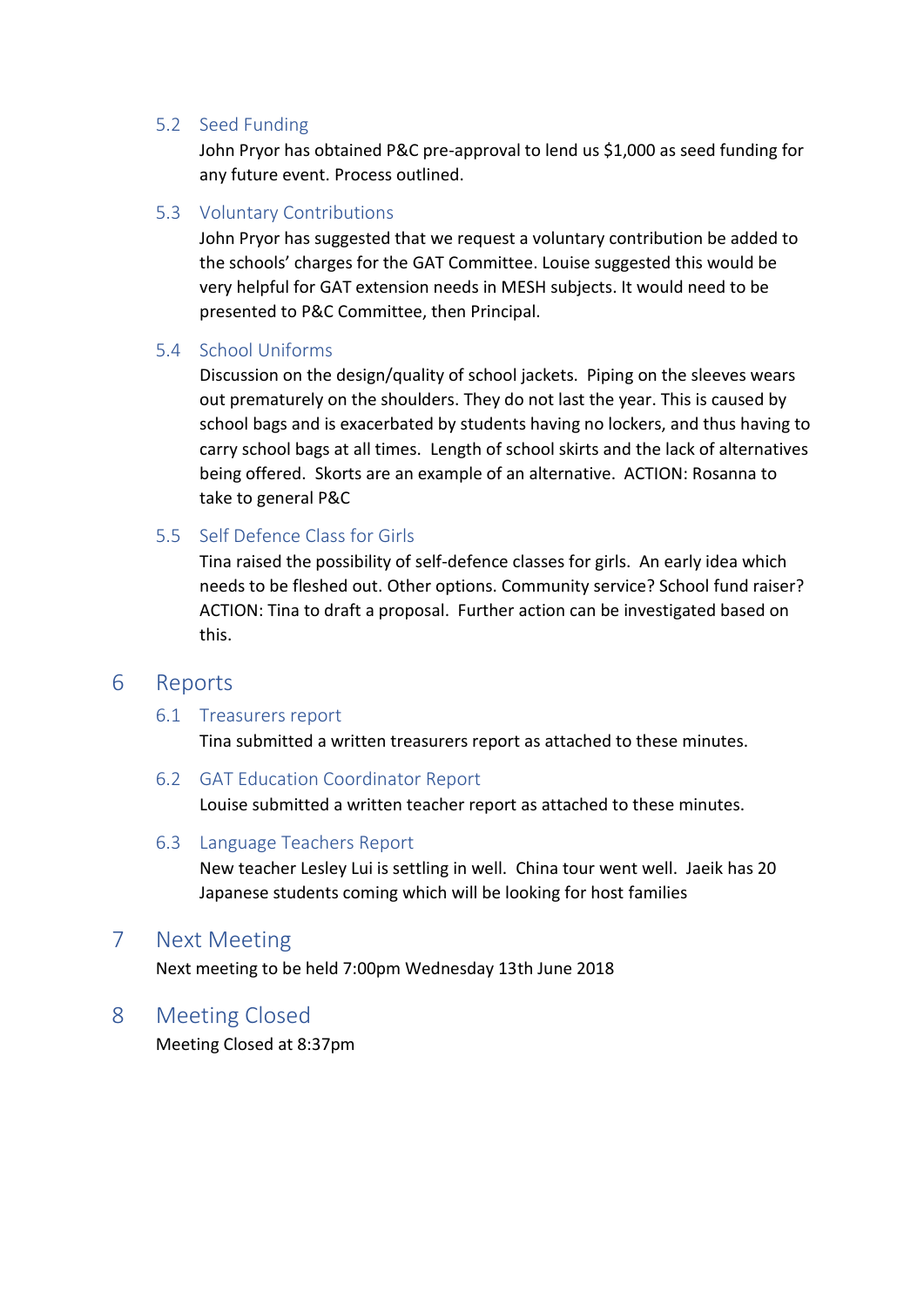# TREASURERS REPORT

# **GAT SUPPORT COMMITTEE - CASH BOOK, BANK RECONCILIATION, AVAILABLE FUNDS**

| Date this report | 16/05/2018 |
|------------------|------------|
| Date last report | 27/11/2017 |

# **CASH BOOK**

| Cash book opening<br>balance                                                                                                        | 27/11/2017<br>270.00           |  |
|-------------------------------------------------------------------------------------------------------------------------------------|--------------------------------|--|
| <b>Add: Deposits</b><br>Memberships<br>Language and GAT cakestall<br>Fundraising - Lazer Blaze & Foodstall<br><b>Total Deposits</b> | 133.40<br>1,676.35<br>2,079.75 |  |
| Less: cheques drawn                                                                                                                 | Chq#                           |  |
| <b>Total Cheques</b>                                                                                                                | 0.00                           |  |
| Cash book balance as<br>at                                                                                                          | 16/05/2018<br>2,079.75         |  |
| <b>BANK RECONCILIATION</b>                                                                                                          |                                |  |
| <b>Bank balance as at</b>                                                                                                           | 16/05/2018                     |  |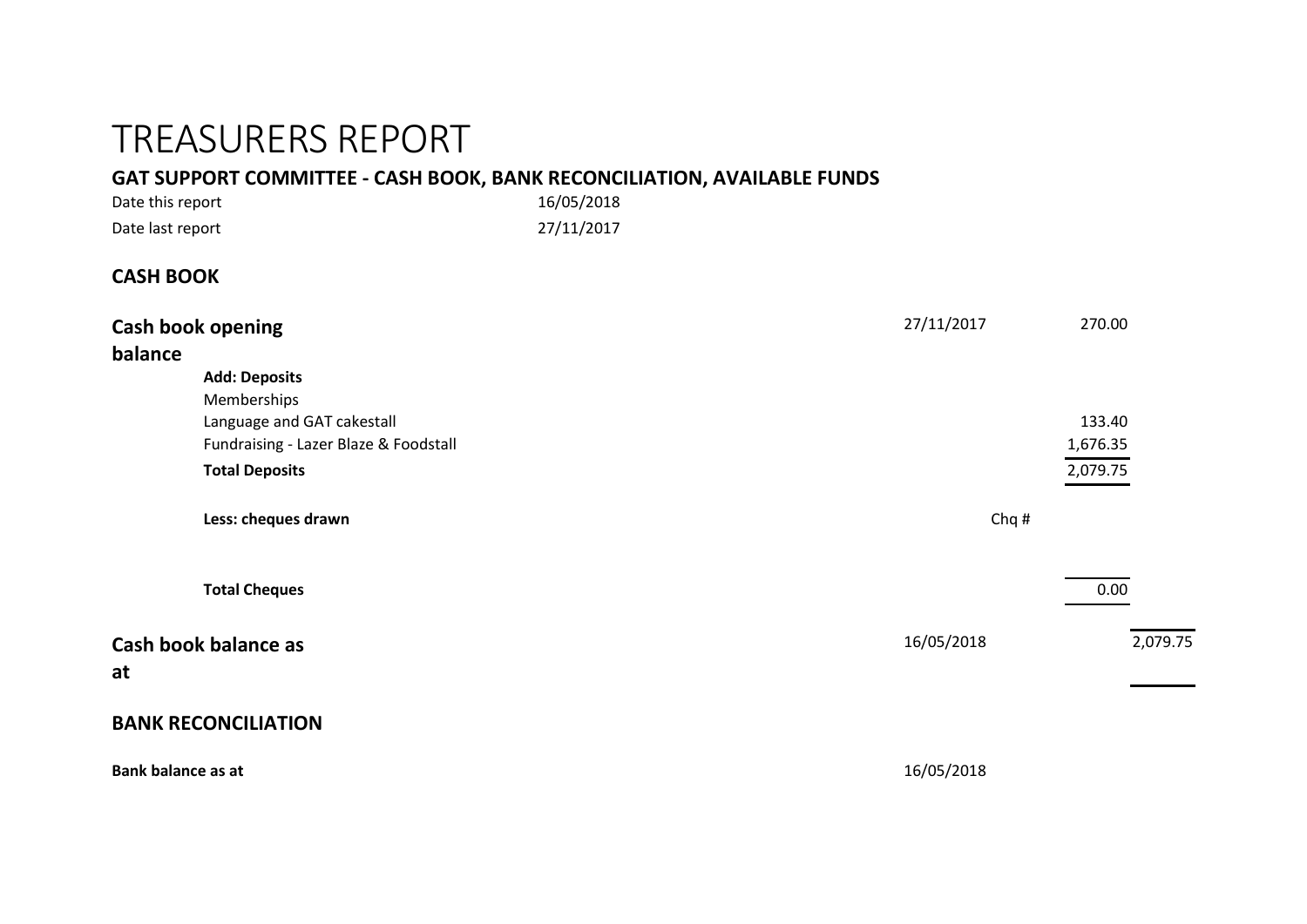| <b>Add: Outstanding deposits</b>         |            | 0.00     |
|------------------------------------------|------------|----------|
| <b>Total Outstanding deposits</b>        |            | 0.00     |
| <b>Deduct: Unpresented cheques</b>       | Chq#       |          |
| <b>Total Unpresented cheques</b>         |            | 0.00     |
| Adjusted balance (agrees with cash book) |            | 0.00     |
| <b>AVAILABLE FUNDS</b>                   |            |          |
| Cash book balance as at                  | 16/05/2018 | 2,079.75 |
| <b>Less: Committed funds</b>             | Motion #   |          |
| <b>Total Committed funds</b>             |            | 0.00     |
| <b>Available Funds</b>                   |            | 2,079.75 |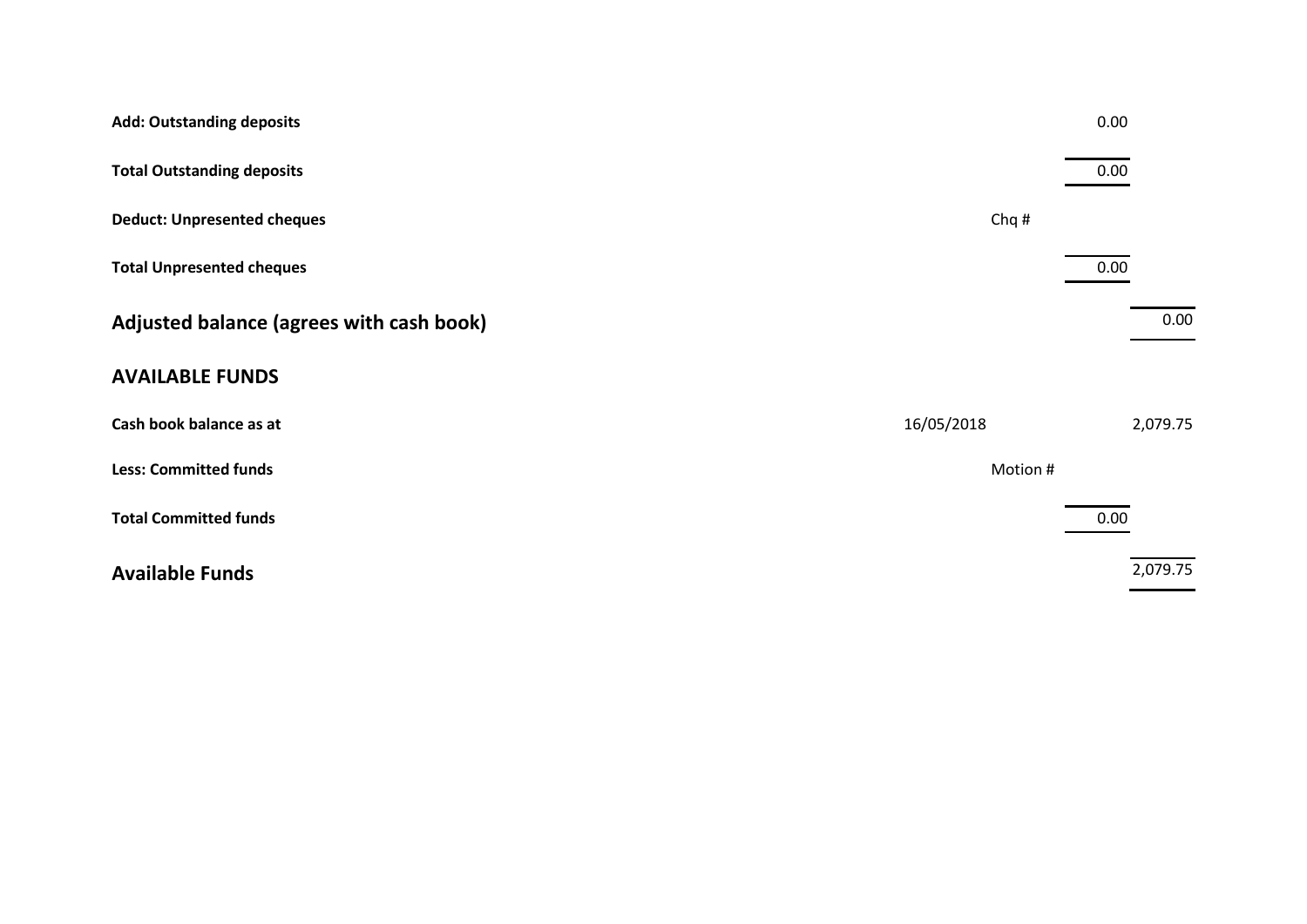### Wednesday 16th May 2018 **GAT Parent Meeting**

### **Teacher's Report**

Year 7 and 8 GAT Maths Michelle Lee (year 7 & 8 GAT maths teacher) Michelle.Lee@education.wa.edu.au

Here is a list of things we have coming up in Maths:

## 23 May APSMO Olympiad - First of a Maths Problem Solving competition

**Year 7 & 8** 

×,

The Australasian Problem Solving Mathematical Olympiads (APSMO) is a not-forprofit, professional organisation that offers a range of mathematical competitions for students aged from around eight to 14. The programs are unique in that they focus on the students' ability to solve mathematical problems in a creative manner - as opposed to simply reaching a solution using a prescribed method.

The APSMO Maths Olympiad has been operating in primary schools since 1987 and in high schools since 2003. Each year thousands of schools participate in the competition from around Australia and New Zealand.

### **Group Projects**

Year 8 - happening at the moment

"Bringing the Real World into Maths' issues/investigations. Students have chosen to present topics of personal interest to them, such as design, conducting surveys, algorithms, Global Education, inquiry-based units on modelling motion, statistics, probability.

### **Engineers Without Borders**

We are exploring the opportunity to have 'Engineers Without Borders' conduct STEM workshops again this year.

The STEM workshops - should be year 7 & 8 and they will be either the end of this term or early next term, depending on when the engineering students are available.

### **ICAS and AMC Competitions**

**Year 7 & 8** 

These competitions will be held over the next few months.

### **Help needed**

I would like to run a session on how Maths is used in various careers. Guest speakers could be parents, family members, past students or members of the community who are prepared to speak to a group or class of students about their careers. We have had Engineers and astrologists as guest speakers in the past.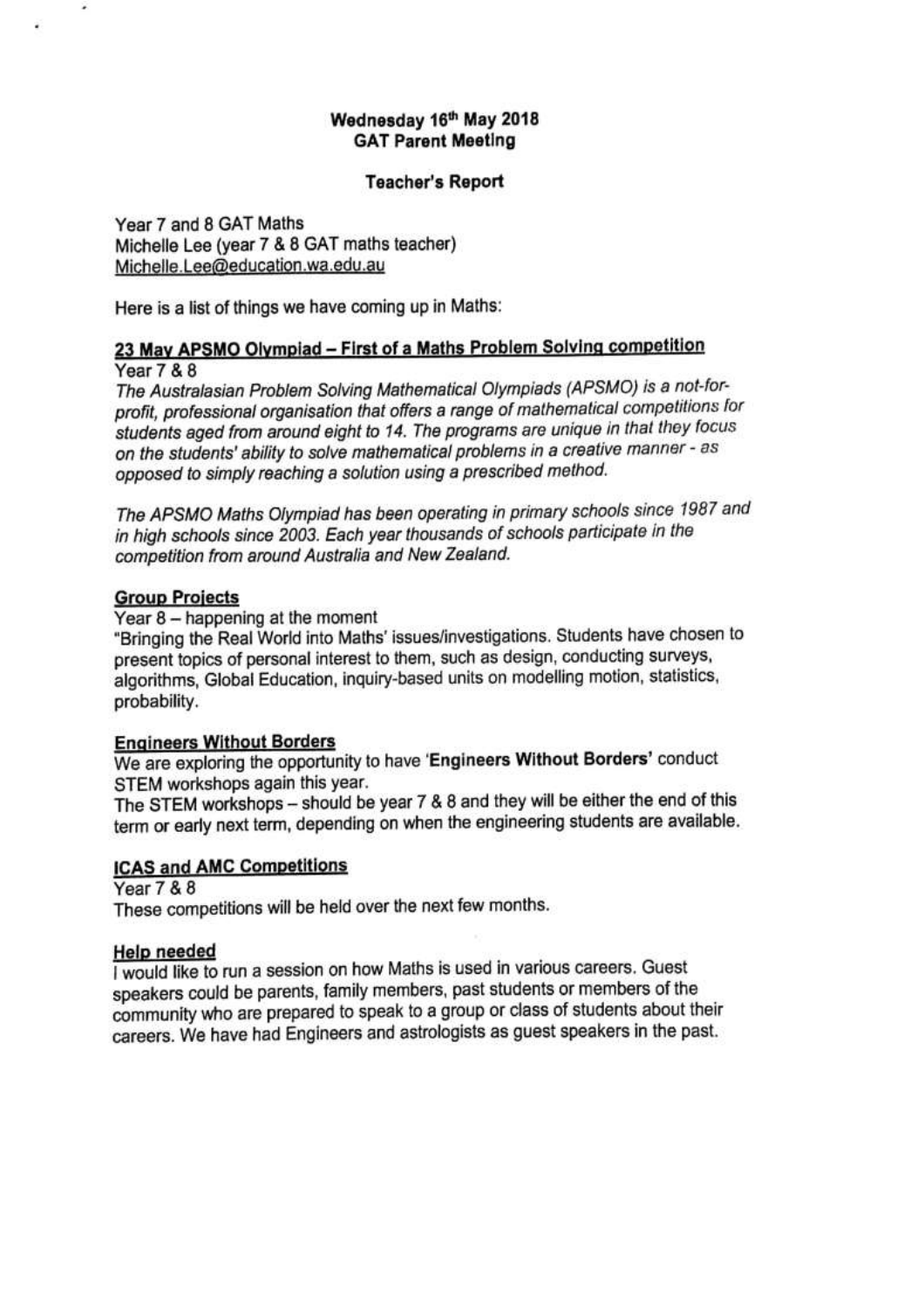Year 8 GAT English Madeleine Thomson (year 8 GAT English teacher) Madeleine.Thomson@education.wa.edu.au

### Hetty Verolme - Holocaust survivor quest speaker

Year 8 GAT students A Holocaust survivor, Hetty Verolme came in the speak to the class about her experiences. The class had been studying two other novels on the topic and then wrote an analytical essay on a novel of their choice.

\* Fred

## **ASI Big Science competition**

Year 9 & 10 students  $9^{th} - 16^{th}$  May **Richard Meagher** Richard.Meagher@education.wa.edu.ault's a 50 minute, multiple choice competition testing critical thinking and problem solving skills, not just factual recall. Questions are set in real-life, contemporary contexts, making them relatable and interesting.Competition questions in the Big Science Competition are aligned with the Australian Science Curriculum.

### **Italy and China Tour**

Both tours went well and students had a great time.

### **Kapture Photos**

GAT year 7 - 10 GAT year group photos were taken on April 10<sup>th</sup> with Chinese and Italian combined. Photos should be ready to order soon through Kapture Photography.

## **Upcoming events**

### Languages

Grace Costa - Languages Program Coordinator Grace.Costa@education.wa.edu.au Year 10 Languages Parent Information Evening Information about year 11 and 12 languages Tuesday 22<sup>nd</sup> May 6.30-8pm

## **GAT Club 2**

Languages Louise Chapman - Italian GAT teacher and GAT coordinator Louise.chapman@education.wa.edu.au Lesley Liu - Chinese GAT teacher xiaopu.liu@education.wa.edu.au Year 7-10 Italian and Chinese students Friday 25<sup>th</sup> May 11.30-2.15pm Italian GAT students will be going to the Art Gallery of WA to participate in a guided tour of the Corsini Collection a private art collection of one of Florence's most eminent families.